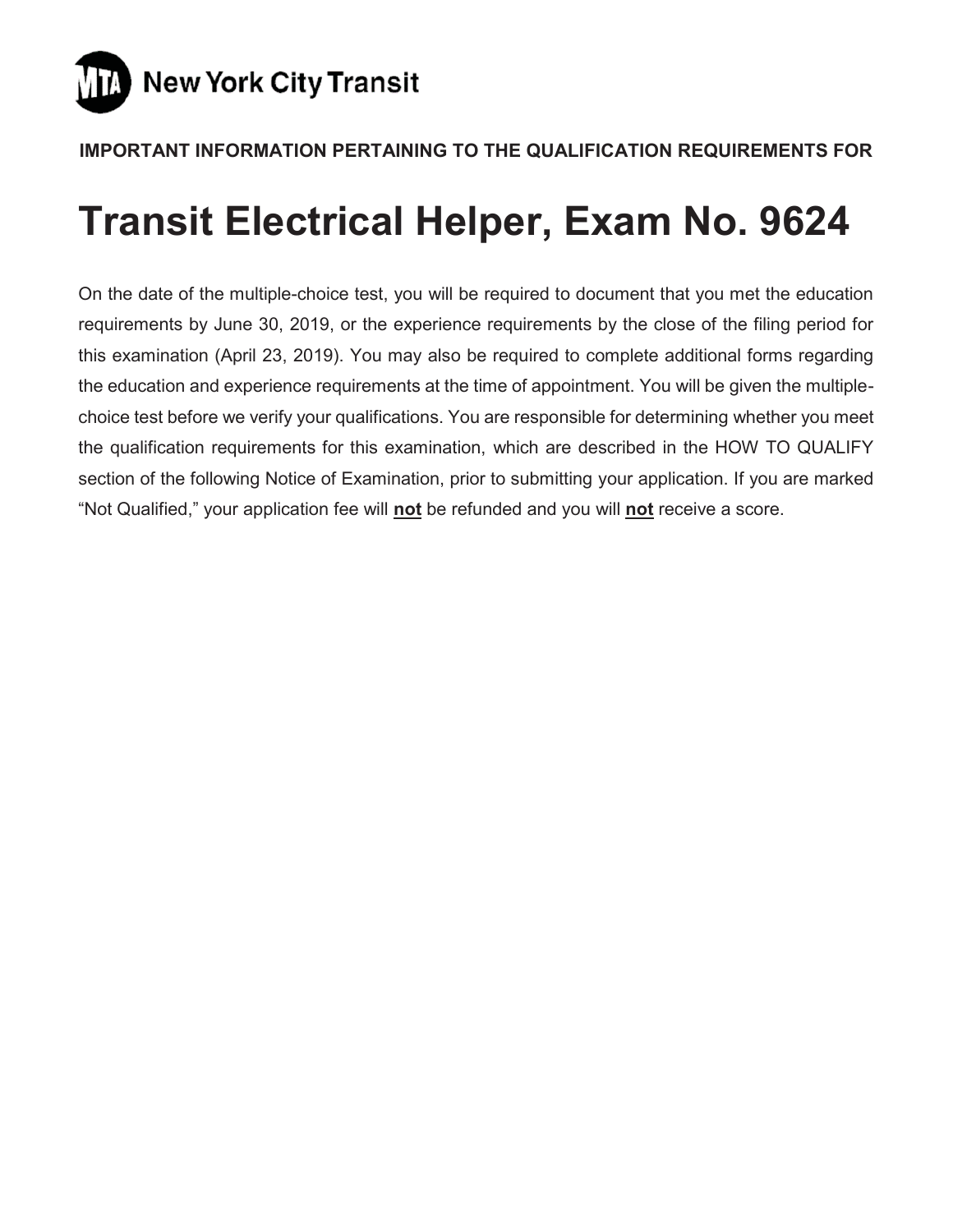

# **Notice of Examination**

# **Transit Electrical Helper, Exam No. 9624**

# **Application Deadline: Type of Test:**

April 23, 2019 and the Multiple-Choice

**Application Fee:**  $\vert$  **Test Date:** (subject to change)

\$61.00 Saturday, August 3, 2019 or Sunday, August 4, 2019

# **JOB DESCRIPTION**

**Pursuant to Section 61(1) of the New York Civil Service Law, the eligible list resulting from this examination may also be used to fill vacancies in the title of Signal Maintainer Trainee. Eligible candidates accepting or declining appointment either as a Transit Electrical Helper or as a Signal Maintainer Trainee will have their names removed from the eligible list.**

**Transit Electrical Helpers**, under direct supervision, assist maintainers and supervisors in the installation, maintenance, testing and repair of electrical, electro-mechanical and electronic equipment in various MTA New York City Transit departments; Transit Electrical Helpers operate motor vehicles to and from work assignments; keep records and write reports; and perform related work. Under direct supervision, Transit Electrical Helpers perform the duties indicated below in the following areas:

- 1. In Signal Maintenance, they assist Signal Maintainers and Maintenance Supervisors (Signals), with their work on railroad signal apparatuses, including signals, automatic train stops, electronic control systems, track circuit equipment, compressors, interlocking machines, and related apparatuses; and work with some materials containing asbestos.
- 2. In Lighting Maintenance, they assist Light Maintainers and Maintenance Supervisors (Lighting) in the maintenance, installation, inspection, testing, alteration and repair of lighting and related equipment.
- 3. In Electronic Equipment Maintenance, they assist Electronic Equipment Maintainers and Maintenance Supervisors (Electronic Equipment) with their work on electronic communication equipment, closed circuit televisions, control systems and equipment.

(Continued)

#### **READ CAREFULLY AND SAVE FOR FUTURE REFERENCE**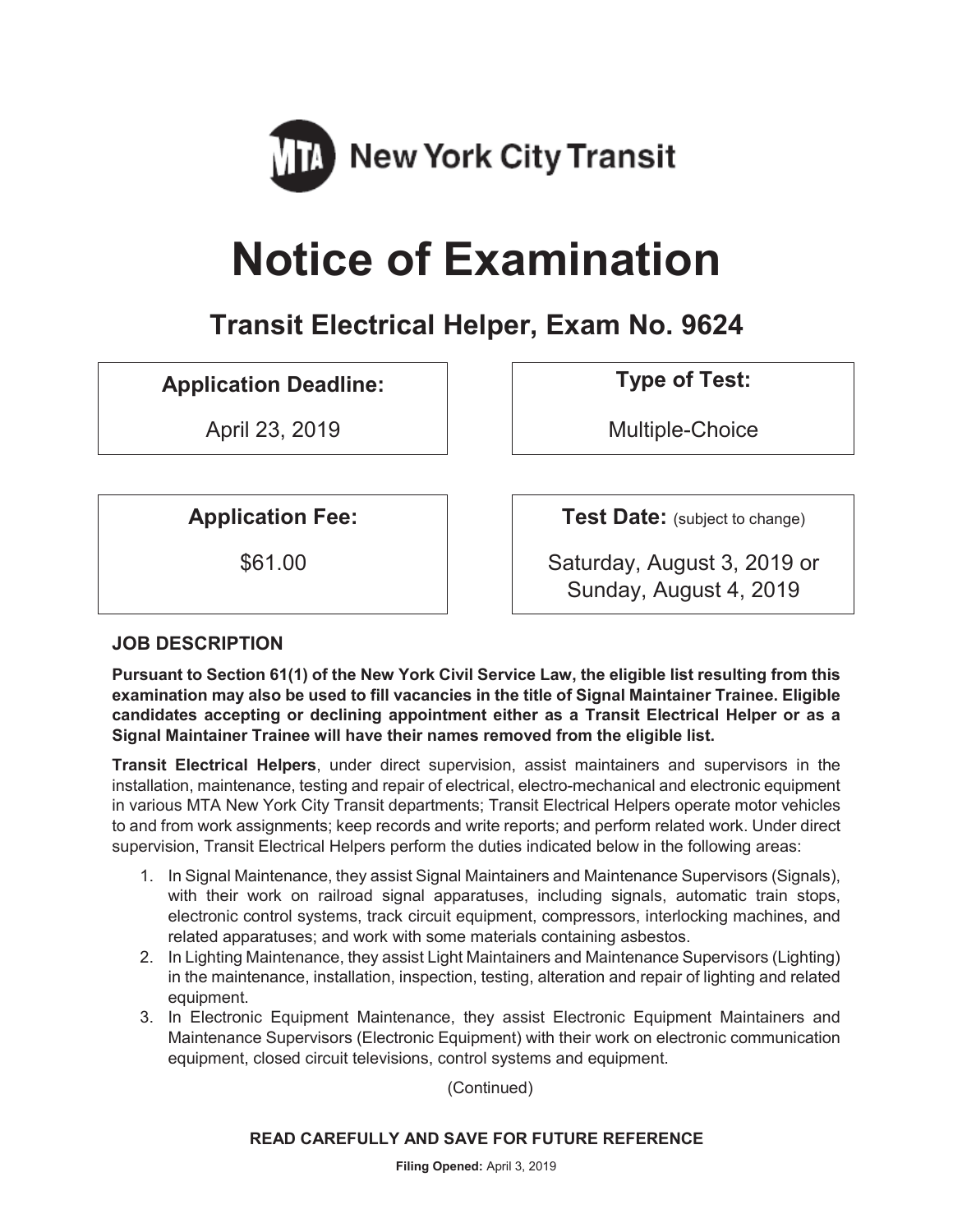# **JOB DESCRIPTION** (Continued)

- 4. In Elevator and Escalator Maintenance, they assist Elevator and Escalator Maintainers and Maintenance Supervisors (Elevator and Escalators) with their work on elevators, escalators, electrically operated drawbridges and all related electrical and mechanical equipment.
- 5. In Ventilation and Drainage Maintenance, they assist Ventilation and Drainage Maintainers and Maintenance Supervisors (Ventilation and Drainage) in the maintenance and repair of ventilation and drainage systems, including fans, blowers, compressors, pumps, sewage ejectors and related equipment.
- 6. In Power Distribution (Third Rail) Maintenance, they assist Power Distribution Maintainers and Maintenance Supervisors (Power Distribution) with their work on contract rail power distribution systems, including positive and negative cables, rail connections, circuit breakers and related equipment.
- 7. In Electrical Power Maintenance, they assist Power Maintainers Group B, Power Cable Maintainers and Maintenance Supervisors (Electrical Power) in the maintenance and repair of mercury arc and silicon rectifiers, rotary converters, high tension switch gear, automatic relay panels and circuits, power, telephone and fiber optics cables, and auxiliary equipment and accessories; and work with materials containing asbestos, mercury and lead.
- 8. In Telephone Maintenance, they assist Telephone Maintainers and Maintenance Supervisors (Telephone) with their work on telephones, intercom systems, emergency alarms, fire alarms, cables, electronic and other communications systems and materials containing asbestos.

**Signal Maintainer Trainees,** under close supervision, receive a course of training both in the classroom and on the job, leading to qualification and competency as a Signal Maintainer in the installation, maintenance and repair of electrical and electronic equipment in the Maintenance of Way Division of the Department of Subways of MTA New York City Transit.

Some of the environmental conditions experienced and physical activities performed by Transit Electrical Helpers and Signal Maintainer Trainees are: climbing and descending ladders and stair ways; walking on and between catwalks and roadbeds; hearing audible signals such as alarms bells, train whistles and horns; working in confined areas; lifting and carrying heavy material and equipment; observing colored light signals in tunnels, on elevated tracks, and on open-cut road beds; differentiating color-coded wires, and working outdoors in all weather conditions.

**Transit Electrical Helpers** in Electrical Power Maintenance may work in the presence of infectious and biological waste.

**Special Working Conditions:** Transit Electrical Helpers and Signal Maintainer Trainees may be required to work various shifts including nights, Saturdays, Sundays and holidays.

(This brief description does not include all of the duties of this position.)

#### **SALARY AND BENEFITS**

- 1. The current minimum salary for Transit Electrical Helpers working in Electrical Power Maintenance is \$21.95 per hour for a 40-hour week increasing to \$31.36 in the sixth year of service.
- 2. The current minimum salary for Transit Electrical Helpers working in other subdivisions is \$21.46 per hour for a 40-hour week increasing to \$30.66 in the sixth year of service.

(Continued)

**Filing Opened:** April 3, 2019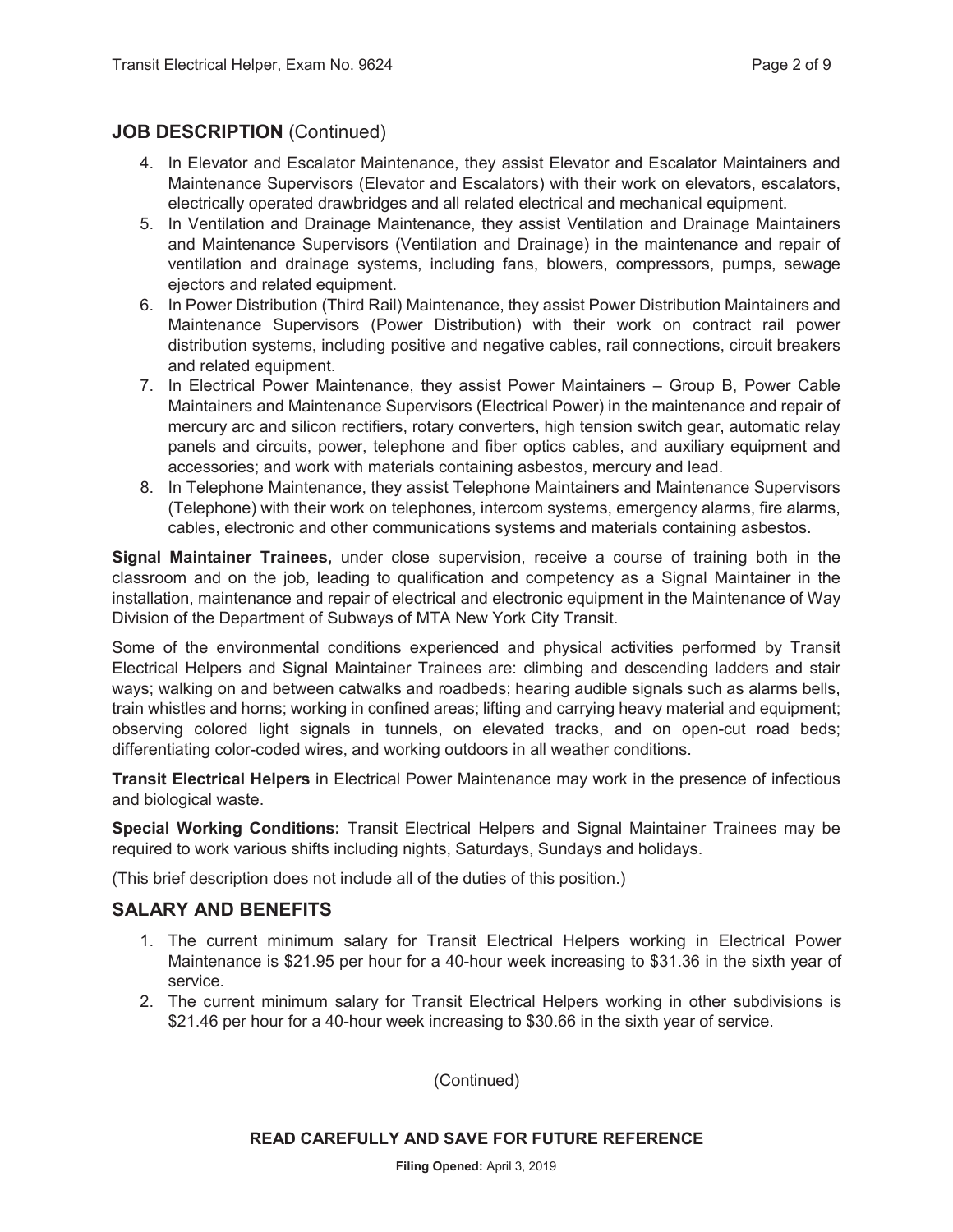# **SALARY AND BENEFITS** (Continued)

3. The current minimum salary for Signal Maintainer Trainee is \$22.68 per hour for a 40-hour week increasing to \$32.41 per hour in the sixth year of service. Upon advancement to the title of Signal Maintainer, the salary is expected to increase to \$37.85 per hour for a 40-hour week (based on the current minimum salary).

These rates are subject to change. The benefits of this position include, but are not limited to, night and weekend salary differentials, paid holidays, vacation and sick leave, a comprehensive medical plan and a pension plan.

#### **HOW TO QUALIFY**

#### **Experience Requirements** must be met **by the last day of the Application Period. Education Requirements** must be met by **June 30, 2019.**

- 1. Two years of full-time satisfactory experience as a helper in the electrical, electronic, or electromechanical fields in the maintenance, repair, testing, construction or installation of electrical equipment; or
- 2. Graduation from a trade school or technical school, with a major course of study in electrical, electronic, or electro-mechanical technology, or a closely related field, totaling 600 hours; or
- 3. Graduation from a vocational high school with a major course of study in electrical, electronic, or electro-mechanical technology, or a closely related field; or
- 4. An Associate degree or higher degree in electrical, electronic, or electro-mechanical technology or a closely related field from an accredited college or university.

The vocational high school, technical school, or trade school must be approved by a State's Department of Education or a recognized accrediting organization. The college or university must be accredited by regional, national, professional or specialized agencies recognized as accrediting bodies by the U.S. Secretary of Education, and by the Council of Higher Education Accreditation (CHEA).

**Foreign Education Fact Sheet (required only if you need credit for your foreign education for this examination):** If you were educated outside the United States, you must have your foreign education evaluated to determine its equivalence to education obtained in the United States. The services that are approved to make this evaluation, as well as instructions on how to submit this evaluation are listed in the *Foreign Education Fact Sheet* included with your application packet. When you contact the evaluation service, ask for a "document-by-document" (general) evaluation of your foreign education.

On the date of the multiple-choice test, you will be required to document that you met the education requirements by June 30, 2019, or the experience requirements by the close of the filing period for this examination (April 23, 2019). You may also be required to complete additional forms regarding the education and experience requirements at the time of appointment. You will be given the multiplechoice test before we verify your qualifications. You are responsible for determining whether you meet the qualification requirements for this examination, prior to submitting your application. If you are marked "Not Qualified," your application fee will **not** be refunded and you will **not** receive a score.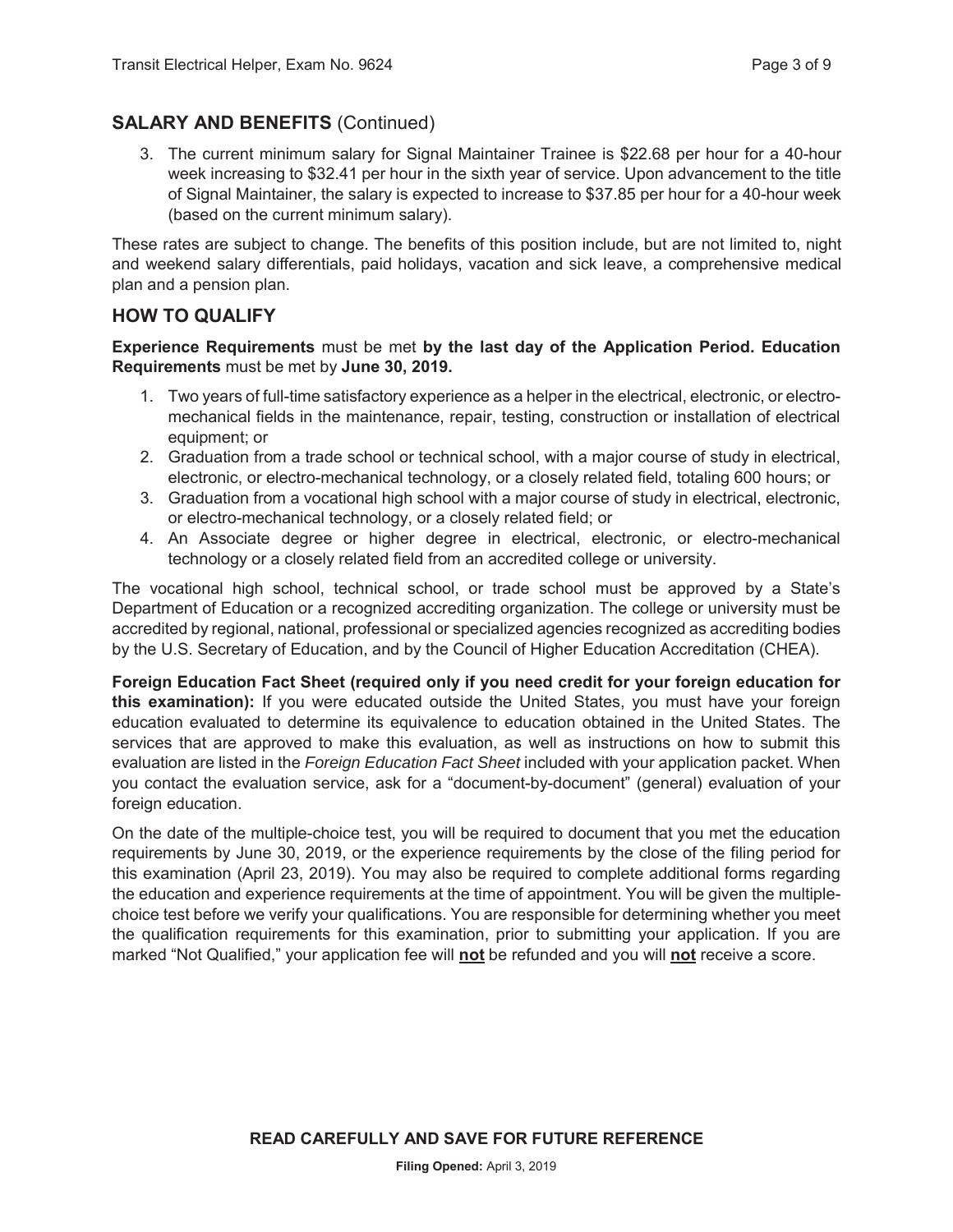#### **REQUIREMENTS TO BE APPOINTED**

**Driver License Requirement:** At the time of appointment, you must have a motor vehicle driver's license valid in the State of New York with no disqualifying restrictions that would preclude the performance of the duties of this title. If you have serious moving violations, a license suspension or an accident record, you may be disqualified. This license must be maintained for the duration of your employment in the title.

**Drug Screening Requirement:** You must pass a drug screening in order to be appointed, and if appointed, you will be subject to random drug and alcohol tests for the duration of your employment. Additionally, if you have tested positive on a drug or alcohol test or had a refusal to test during preemployment or while employed by a Federal DOT-regulated employer during the applicable period, you must have completed the Substance Abuse Professional (SAP) evaluation, referral and education/treatment process required by federal law in order to be appointed to this safety-sensitive position.

**Medical Requirement:** Medical guidelines have been established for the positions of Transit Electrical Helper and Signal Maintainer Trainee. You may be examined to determine whether you can perform the essential functions of the position. Where appropriate, a reasonable accommodation will be provided for a person with a disability to enable him or her to perform the essential functions of the job.

**Residency:** New York City residency is not required for this position.

**English Requirement:** You must be able to understand and be understood in English.

**Proof of Identity:** Under the Immigration and Reform Control Act of 1986, you must be able to prove your identity and your right to obtain employment in the United States prior to employment with MTA New York City Transit.

**Safety Proficiency Assessment:** If you pass the multiple-choice test and meet the education and experience requirements, you will be scheduled to take the qualifying safety proficiency assessment as vacancies occur. However, based on the projected number of vacancies, it is possible that not all candidates who pass the multiple-choice test and meet the education and experience requirements will be scheduled for the qualifying safety proficiency assessment. A score of 70% is required to pass the qualifying safety proficiency assessment. In the qualifying safety proficiency assessment, you will be required to demonstrate the following abilities:

**Oral Comprehension –** The ability to understand spoken English words and sentences.

**Oral Expression –** The ability to use English words or sentences in speaking so others will understand.

#### **HOW TO OBTAIN AN APPLICATION**

During the application period, you may obtain an *Application* for this examination online at http://mta.info/nyct/hr/appexam.htm or in person at the MTA Exam Information Center as indicated below.

**MTA Exam Information Center:** Open Monday through Friday, from 9 AM to 3 PM, in the lobby at 180 Livingston Street, Brooklyn, New York. Directions: take the A, C, F or R trains to the Jay Street-Metro Tech Station, or the 2, 3, or the G train to the Hoyt Street Station.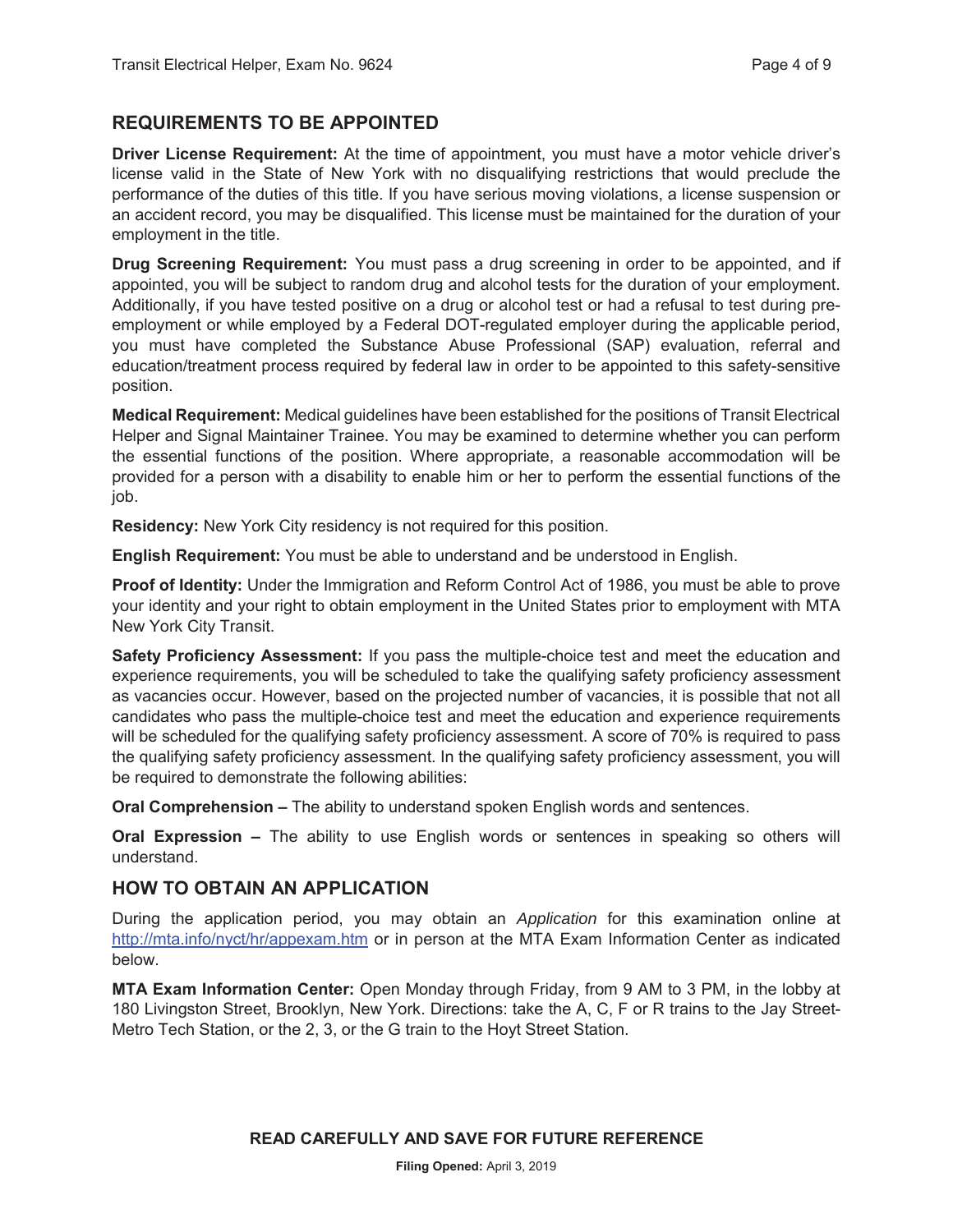### **HOW TO SUBMIT AN APPLICATION AND PAY THE APPLICATION FEE**

If you believe you meet the requirements in the "How to Qualify" section, submit an application online unless you are requesting a Fee Waiver. Applicants who wish to request a Fee Waiver should refer to the "How to Submit an Application When Requesting a Fee Waiver" section below. *Applications* will **not** be accepted in person.

#### **Online Applications**:

- 1. Apply using http://mta.info/nyct/hr/appexam.htm by the last day of the application period.
- 2. Log into your existing account or create a new account online to apply.
- 3. Follow the steps to submitting an application.
- 4. A confirmation number will appear on the same page after submitting your Application.
- 5. Below the confirmation number, a Pay Examination Fee button will appear for you to click to open the payment page.
- 6. A major credit card or a bank card associated with a bank account must be used when paying the application fee.
- 7. You will be sent a confirmation email after you submit payment for the application fee.

Save your confirmation numbers for future reference and proof of filing an *Application.*

Computers with internet access are available on a limited basis at branches of the New York Public Library, the Brooklyn Library and the Queens Library to patrons with a valid library card.

**Application Fee:** This fee is generally not refundable. Under special circumstances, you may be entitled to a refund. You should refer to the Department of Citywide Administrative Services ("DCAS") General Exam Regulations to determine if you are entitled to a refund prior to requesting a refund. You can refer to the bottom of the last page of the Notice of Examination for instructions on how to obtain a copy of the DCAS General Exam Regulations.

# **HOW TO SUBMIT AN APPLICATION WHEN REQUESTING A FEE WAIVER**

Applicants who wish to request a fee waiver must obtain an *Application* in person at the MTA Exam Information Center as indicated above and must submit the *Application* and required forms by mail to the address in the "Correspondence" section below **by the last day of the application period**.

MTA New York City Transit will not accept *Applications* in person. Additional information on how to request an application fee waiver is available with the *Application.*

#### **ADMISSION LETTER**

An *Admission Letter* will be mailed to you about 10 days before the first date of the multiple-choice test. If you do not receive an *Admission Letter* at least 4 days before this date, you may obtain a duplicate letter at the MTA Exam Information Center (as indicated above). A paper copy of the *Admission Letter* is your ticket for admission to the test.

Applicants **must** keep their mailing address **up to date**. Please refer to the Correspondence section below for instructions on how to update your address and other contact information.

#### **THE TEST**

You will be given a competitive multiple choice test. A score of at least 70% is required to pass this test. Your score on this test will determine your place on the eligible list.

(Continued)

#### **READ CAREFULLY AND SAVE FOR FUTURE REFERENCE**

**Filing Opened:** April 3, 2019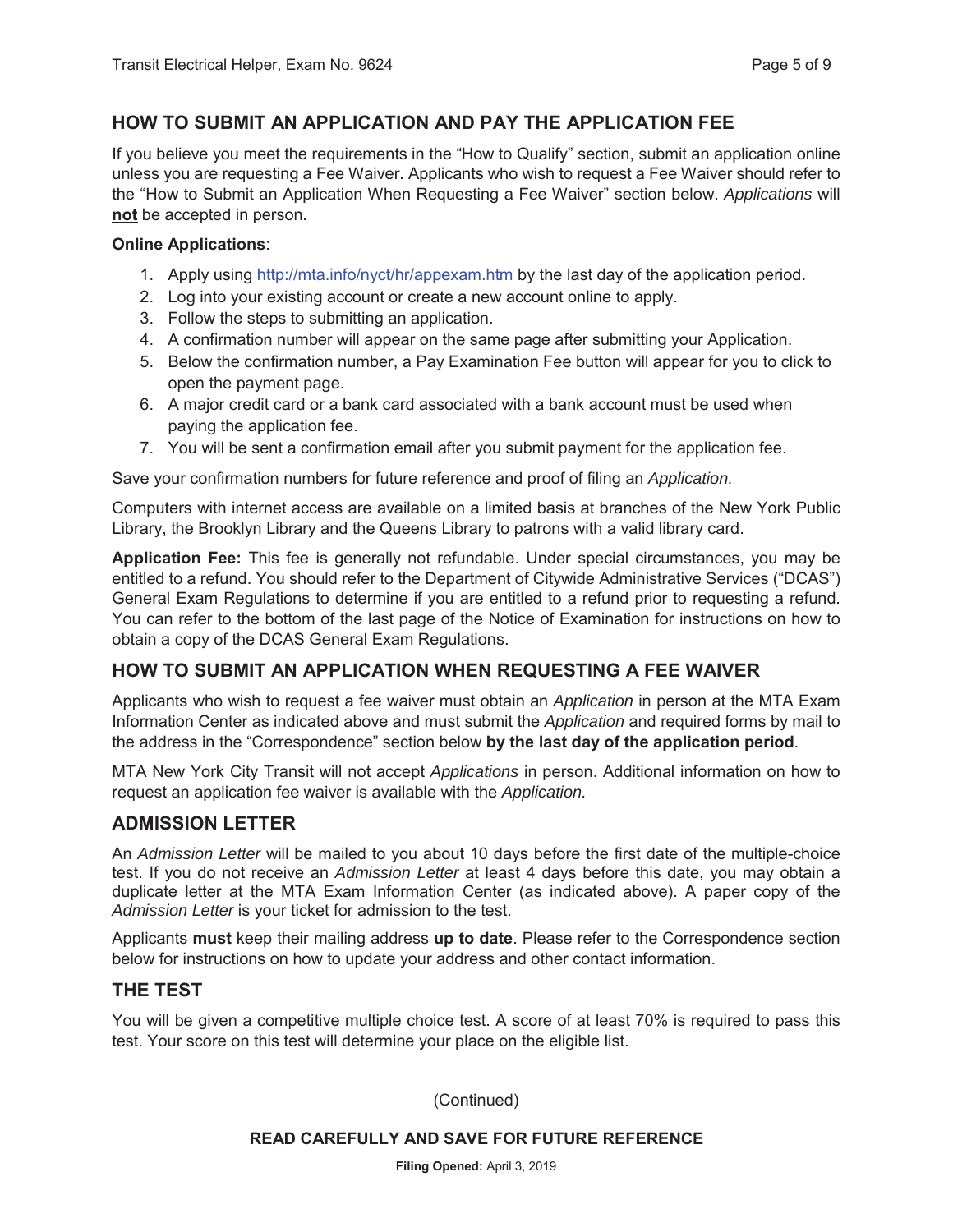# **THE TEST** (Continued)

Veterans' or Disabled Veterans' Credit will be granted only to eligible passing candidates who request that they be applied. Veterans' or Disabled Veterans' Credit should be requested at the time of application, but **must** be requested before the date the eligible list is established. Claims for Veterans' or Disabled Veterans' Credit cannot be made once the eligible list is established.

The multiple-choice test may include questions that require the use of any of the following abilities:

**Written Comprehension** – The ability to understand written sentences or paragraphs. Example: Understanding written bulletins released by MTA New York City Transit.

**Written Expression** – The ability to use English words or sentences in writing so others will understand. Example: Writing incident reports regarding unusual occurrences.

**Deductive Reasoning** – The ability to apply general rules to specific problems to come up with logical answers. It involves deciding if an answer makes sense. Example: Applying MTA New York City Transit rules and regulations to situations to determine the appropriate action that must be taken.

**Information Ordering** – The ability to follow correctly a rule or set of rules to arrange things or actions in a certain order. The rule or sets of rules used must be given. The things or actions to be put in order can include numbers, letters, words, pictures, procedures, sentences, and mathematical or logical operations. Example: Following a step-by-step procedure to connect a cable to the third rail for power.

**Number Facility** – The ability involving the degree to which adding, subtracting, multiplying, and dividing can be done quickly and correctly. Example: Performing mathematical calculations using track markers to determine the current work location on the track.

# **TEST ADMINISTRATION GUIDELINES**

**Warning:** You are not permitted to enter the test site with cellular phones, smart watches, beepers, pagers, cameras, portable media players, or other electronic devices. Calculators are permitted; however they must be hand-held, battery or solar-powered, numeric only. Calculators with functions **other than** addition, subtraction, multiplication and division **are prohibited**. Electronic devices with an alphabetic keyboard, word processing, or data recording capabilities, such as planners, organizers, etc., are prohibited. If you use any of these devices in the building at any time before, during, or after the test, you may **not** receive your test results, your test score may be nullified, and your application fee will **not** be refunded.

You may not have any other person, including children, present with you while you are being processed for or taking the test, and no one may wait for you inside of the test site while you are taking the test.

**Required Identification: You are required to bring one (1) form of valid (non-expired) signature and photo bearing identification to the test site**. The name that was used to apply for the exam must match the first and last name on the photo ID. A list of acceptable identification documents is provided below**. If you do not have an acceptable ID, you may be denied testing.** Acceptable forms of identification (bring one) are as follows: State issued driver's license, State issued identification card, US Government issued Passport, US Government issued Military Identification Card, US Government issued Alien Registration Card, Employer Identification Card with photo, IDNYC, or Student Identification Card with photo.

(Continued)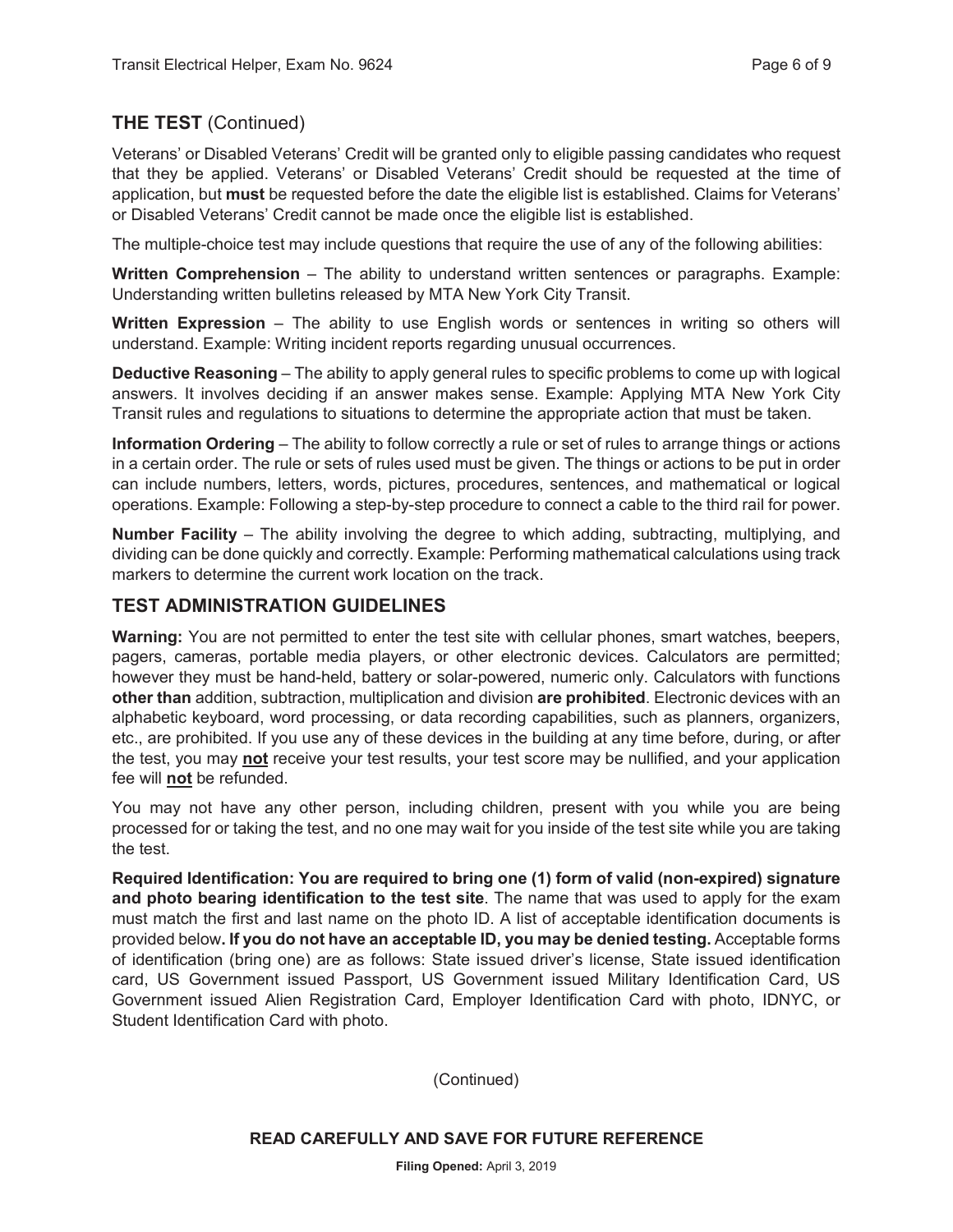# **TEST ADMINISTRATION GUIDELINES** (Continued)

**Leaving:** You must leave the test site once you finish the test. If you leave the test site after being fingerprinted but before finishing the test, you will not be permitted to re-enter. If you disregard this instruction and re-enter the test site, you may not receive your test results, your test score may be nullified, and your application fee will not be refunded.

# **THE TEST RESULTS**

If you pass the multiple-choice test and meet the education and experience requirements in the How to Qualify" section above, your name will be placed in final score order on an eligible list and you will be given a list number. You will be notified by mail of your test results. If you meet all requirements and conditions, you will be considered for appointment when your name is reached on the eligible list.

### **ADDITIONAL INFORMATION**

Probationary Period: The probationary period for **Transit Electrical Helper** is one year.

**Signal Maintainer Trainee Appointment Conditions:** Signal Maintainer Trainee is a trainee class of positions subject to Rule 5.8.1 of Personnel Rules and Regulations of the City of New York, with a probationary period of 12 months; however, the Trainee service and corresponding probationary period may be extended to a maximum of 18 months. Upon satisfactory completion of the Trainee service and corresponding probationary period, permanent employees in this class of positions will advance, without further examination, to the title of Signal Maintainer.

**Selective Certification for Education, Special Experience and licensure:** If you have the education, experience or license listed below, you may be considered for appointment to positions requiring this education, experience or licensure through a process called Selective Certification. If you qualify for Selective Certification, you may be given preferred consideration for positions requiring this education, experience or licensure. If you have qualifying education, experience or licensure, as listed below, follow the instructions given to you on the date of the multiple-choice test to indicate your interest in such selective certification(s). Your education, experience and/or licensure will be verified by MTA New York City Transit at the time of consideration for appointment.

- **1. Selective Certification for Education or Experience in the Mass Transportation Industry:**  You must meet the conditions in "A" or "B" below.
	- A. **Education**: When meeting the education requirements in the "How to Qualify" section above, you must have attended a specialized program that focused on electrical, electronic, or electro-mechanical technology in the mass transportation industry; or
	- B. **Experience:** When meeting the experience requirements in the "How to Qualify" section above, you must have worked as a helper performing repairs or maintenance on electrical, electronic or electro-mechanical equipment in the mass transportation industry.
- **2. Selective Certification for Commercial Driver License (CDL):** If you qualify for this Selective Certification, you may be given preferred consideration for such positions in Electrical Power Maintenance. To qualify for this Selective Certification, you will be required to possess at the time of appointment either:
	- A. A Class B Commercial Driver License valid in the State of New York with endorsement for hazardous materials and no disqualifying restrictions; or

#### (Continued)

#### **READ CAREFULLY AND SAVE FOR FUTURE REFERENCE**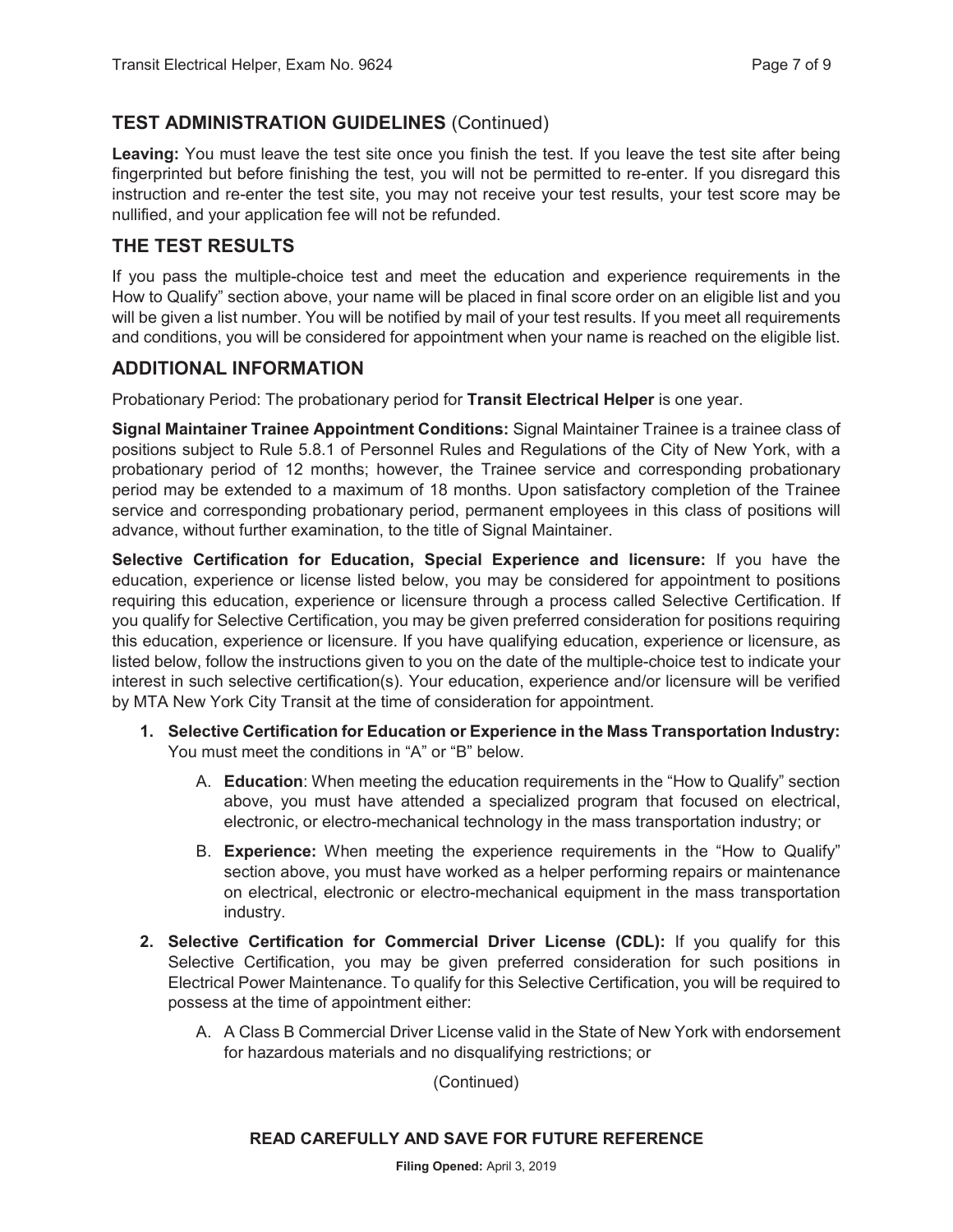# **ADDITIONAL INFORMATION** (Continued)

B. A Motor Vehicle Driver License valid in the State of New York and Learner's Permit for a Class B Commercial Driver License valid in the State of New York.

If you qualify under "B" above, you will be appointed subject to receipt of a Class B Commercial Driver License valid in the State of New York with an endorsement for hazardous materials within six months of appointment. For all appointments through Selective Certification, the Class B Commercial Driver License valid in the State of New York with an endorsement for hazardous materials and no disqualifying restrictions must be maintained for the duration of employment in the Electrical Power Maintenance Group.

If you have serious moving violations, license suspension or an accident record you may be disqualified. Candidates interested in Selective Certification should follow the instructions provided on the date of the multiple-choice test. You may also meet the requirements for Selective Certification and may request to be included on future Selective Certifications at any time during the life of an eligible list. In such an instance, you are required to notify MTA New York City Transit as indicated in the Correspondence Section below.

**Commercial Motor Vehicle Driving Experience in the Military or New York National Guard**: If you are an active member or former member (discharged in the past year) of the military or New York National Guard and have experience driving a Commercial Motor Vehicle in the military or New York National Guard, you may be eligible for a waiver of the New York State commercial driving skills test through the New York State Department of Motor Vehicles. If you believe that you may be eligible for this waiver, you must apply for the waiver through the New York State Department of Motor Vehicles.

The above Selective Certification requirements may be met at any time during the duration of the list. If you meet this requirement at some future date, please submit a request by mail to the address in the correspondence section below. Please include the examination title and number, your social security number, and the Selective Certification you are requesting in your correspondence.

#### **SPECIAL ARRANGEMENTS**

**Special Test Accommodations:** If you plan to request special testing accommodations due to disability or an alternate test date due to your religious belief, follow the instructions included with your *Application* and mail your request to the address found in the "Correspondence" section below no later than 30 days prior to the first scheduled test date.

**Make-Up Test:** You may apply for a make-up test if you cannot take the Multiple-Choice test on the scheduled date for any of the following reasons:

- 1. Compulsory attendance before a public body; or
- 2. On-the-job injury or illness caused by municipal employment where you are an officer or employee of the City; or
- 3. Absence from the test within one week after the death of a spouse, domestic partner, parent, sibling, child, or child of a domestic partner where you are an officer or employee of the City; or
- 4. Absence due to ordered military duty; or
- 5. A clear error for which MTA New York City Transit is responsible; or
- 6. A temporary disability, pregnancy-related, or child-birth related condition preventing you from taking the test.

(Continued)

#### **READ CAREFULLY AND SAVE FOR FUTURE REFERENCE**

**Filing Opened:** April 3, 2019